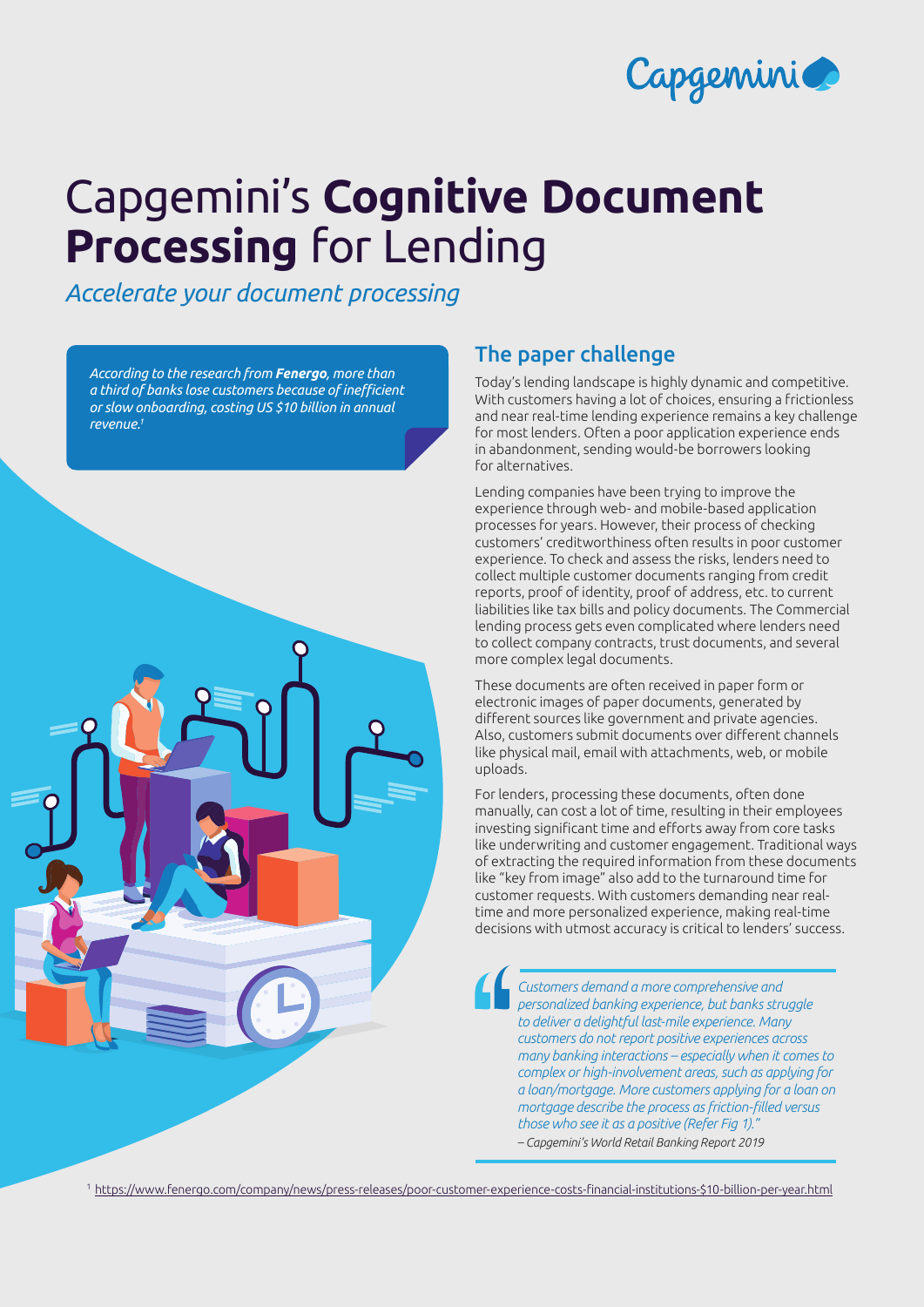

#### Figure 1: Customer experience and friction across banking interactions (%), 2019

Questions asked : X axis - For each banking interaction listed, rate the level of friction or difficulty you experienced with your primary bank in the last 12 months, where 1=Very low friction or difficulty and 7=Very high friction or difficulty.

Y axis - How satisfied are you with the services provided by your primary bank of the interactions listed, across different channels? Rate on a scale of 1-7, where 1=Extremely dissatisfied and 7=Extremely satisfied.

Source: Capgemini Financial Services Analysis, 2019; Capgemini Voice of the Customer Survey, 2019.

## The automated solution

The answer to the paper challenge is an end-to-end automated solution that ingests, classifies, and evaluates documents rapidly, securely, and at a reduced cost. Capgemini's **Cognitive Document Processing** is a fully managed solution powered by industry-leading algorithms coupled with machine learning and artificial intelligence (AI) for improved accuracy. It evaluates the type, state, and relevance of your documents, preparing them for classification, data extraction, and secured access. The solution recognizes different document types like machine printed, handwritten with cursive writing, structured, semistructured, or densely populated. With the help of dictionaries, predictive data models, and data transformation processes, the information quality is improved before it is fed into downstream systems for quicker outcomes.

By automating previously people-only tasks, Capgemini's Cognitive Document Processing delivers a range of benefits that include:

- **Enhanced operational efficiency** automate the import, processing, and organization of your documents to ensure the rapid delivery of information leading to 40–60% cost savings
- **Improved customer experience** reduced processing time helps drive Net Promotor Score (NPS). Short origination cycle time can be a key differentiator for the lenders in the market
- **Increased information quality** enhanced accuracy of data extracted, ensuring downstream systems store good data that is checked against industry standards dictionaries
- **• Enhanced agility**  Improved reaction time for new documents, templates, or changes in volume vis-à-vis the traditional approach which takes longer
- **• Accuracy of decisions** by extracting information beyond what is needed to simply drive the lending process, lenders can now run analytical and predictive models to improve their decisions and unlock future opportunities
- **• Reduced carbon footprint** reduced paper use across the customer lifecycle can establish more sustainable business practices

Furthermore, our solution employs best-in-class technology including machine learning to maximize automated extraction of information from unstructured documents, bundled with an efficient business process to provide expected outcomes for our clients. Some of the key features include:

- Support for both machine-printed and handwritten documents
- Industry databases as dictionaries for improving data quality
- Continuous improvement with machine learning and exception handling with feedback loop
- Image cleanup features using industry-leading algorithms
- Easy integration with industry-standard data structures and services
- Standard and custom data validation rules
- Ready connectors for leading business process management (BPM), customer relationship management (CRM), robotic process automation (RPA), and other core platforms
- Highly scalable and secure cloud environment
- Add on features for predictive analytics, document management, and outbound communication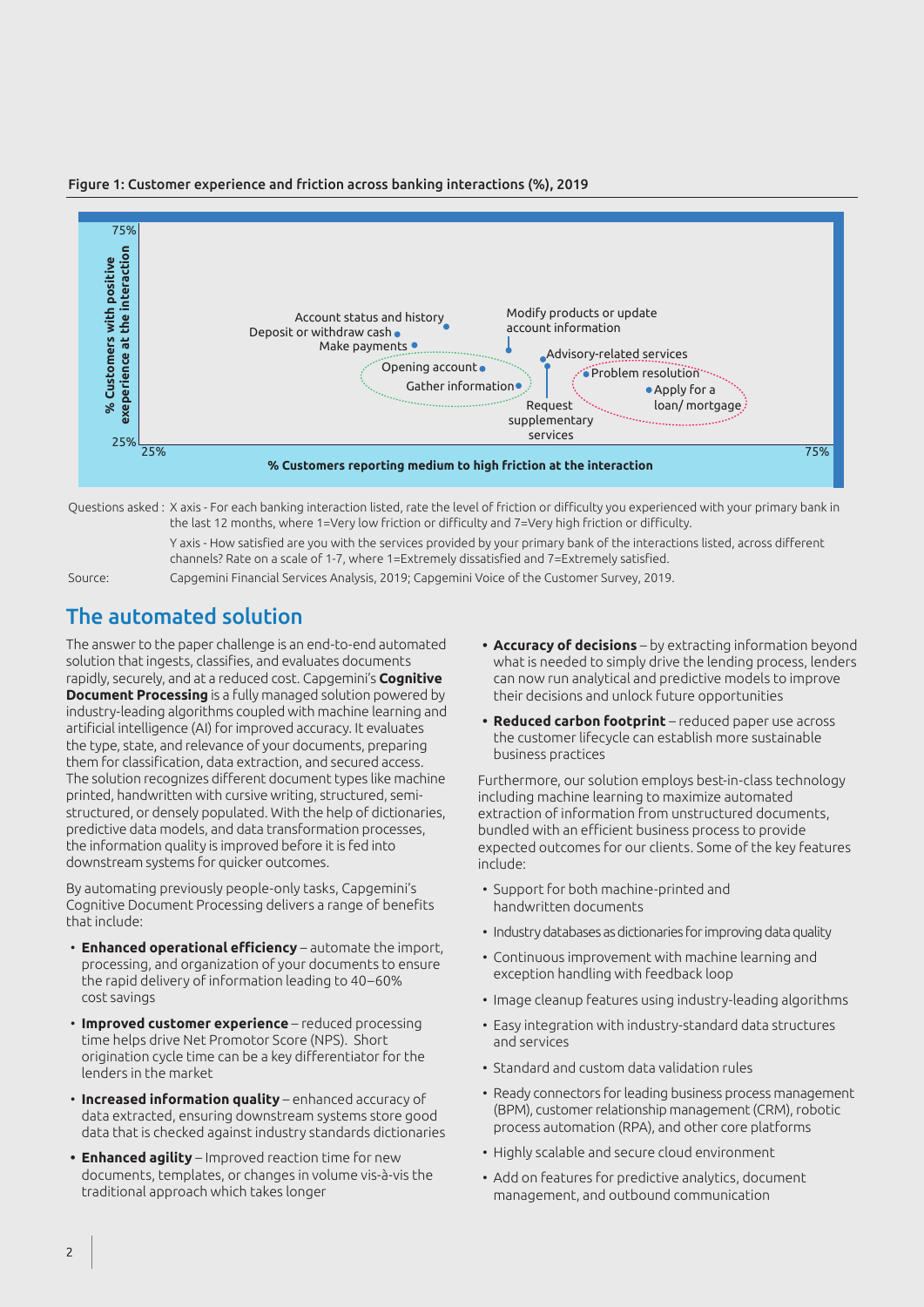#### Figure 2: Cognitive Document Processing



## Cognitive Document Processing in lending

The lending industry processes many types of documents to arrive at important and timely decisions in processes such as credit underwriting, adjudication, onboarding, and servicing. Some of the use cases where Cognitive Document Processing can bring value to lenders are:

- **Originations**  structured information can be extracted from documents like identity proofs (e.g. license copies, passports), proof of residence, tax filings, credit reports, and other supporting documents to quickly complete the application process
- **Underwriting** with context-based recognition and predictive analytics, additional information can be extracted from unstructured documents to assist underwriters make informed decisions
- **Onboarding** information from documents submitted throughout the onboarding journey can enable straightthrough processing
- **Servicing** processes like changing address, adding beneficiaries and insurance details can be accelerated by auto extracting information from forms and declaration pages
- **Risk assessment** for commercial loans, lenders can extract information from annual tax filings and financial reports of companies to assess the risk and proactively monitor the health of the credit

## Why Capgemini

Capgemini's Cognitive Documentation Processing solution is a part of Capgemini's Intelligent Automation initiatives. This initiative involves intelligent document extraction, artificial intelligence (AI), Robotic Process Automation (RPA), and business process optimization applied together to achieve business objectives.

Capgemini is a globally recognized service and solution provider in the Intelligent Automation space. We partner with leading automation vendors to deliver the best-inclass intelligent automation solutions to hundreds of banks, insurance companies, and other financial institutions. We help our clients automate processes, reduce manual handling of documents, increase straight-through processing, and improve customer experience to reduce the overall cost of operations and increase customer satisfaction.

*Cognitive Document Processing is offered with a flexible pricing model, on a case-by-case basis depending on:*

- *• Usage volumes*
- *• Scope of integration with your systems*
- *• Type and complexity of documents*
- *• Expected quality service levels*
- *• Additional services like predictive analytics, document retention, etc.*